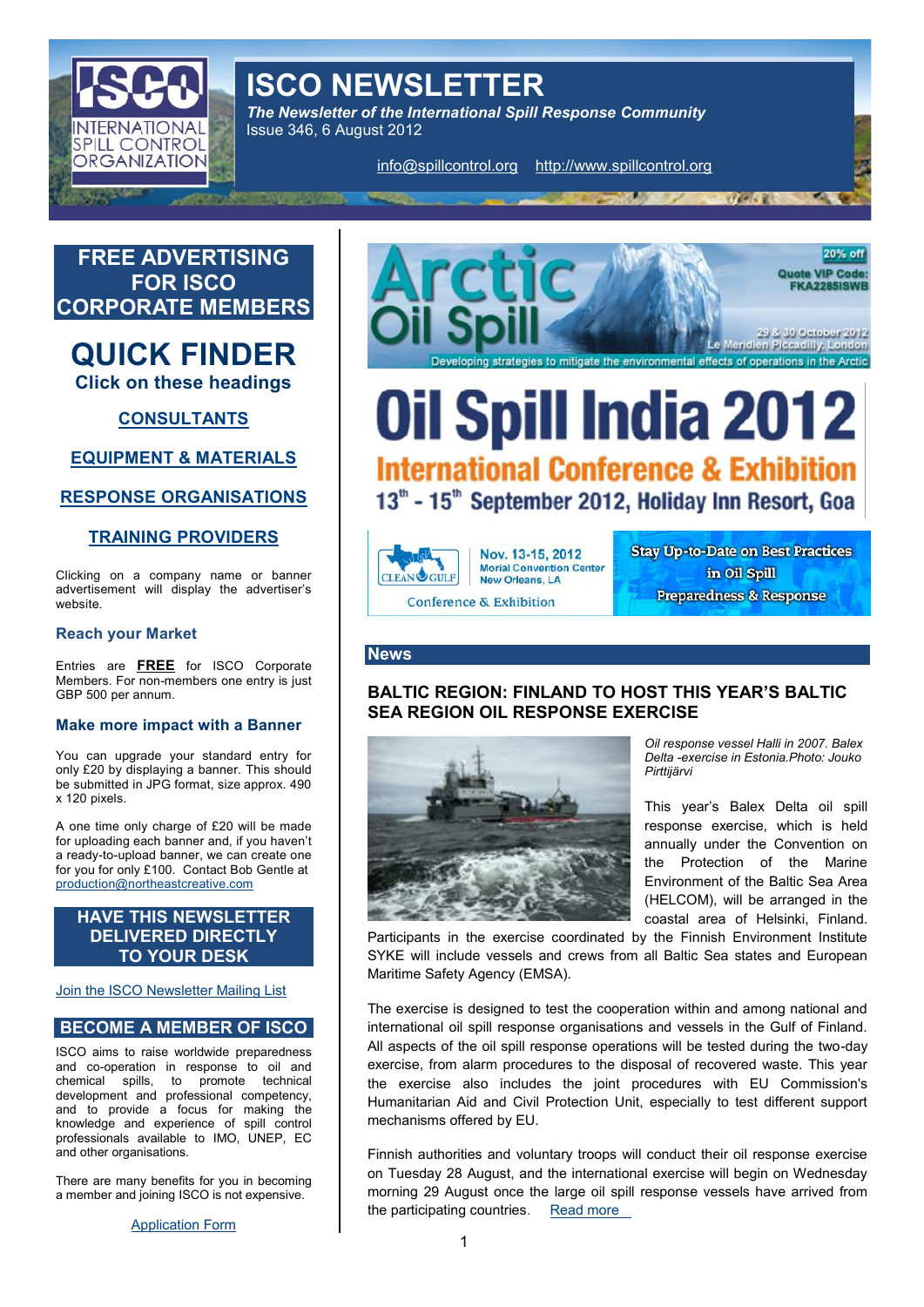# News (continued)

EAST AFRICA: ION OD EANN COUNTRIES AO KN TO PREVENUT POINL

July 3TANZANIA and other member states of the Western Indian Ocean (WIO preventing major pollutional insidents t boyn all reports.

The Surface and Marine Transport Regulatory Authority (SUMATRA) Acting Dir during the opening of WIO Maritime Highway Development and Coastal and Conta meeng aims at setting the economic valuation criteria.

"It is clear that this region is at risk of experiencing major pollution inciden from ships and oil and gas exploration and extrmage toonnimact the eitoies not uirerse notify the region said. Eng Simbo said that the concept of total economic value was general framework for the economic valuation of ecosystems services or of tho impaction and interesting and f low in quantity or quality of ecosystem services.

He said that it is appropriate to highlight suitable methodology for the region valuation of ecosystem services or to estimating the economis pullims parts host pinom of these services.

"There is a great need to develop at regional level a common method for ecos are consistently given to resources that are damaged during blevsed oop. memot prom said that a common methodology would be used in the WIO region particularl evaluating the impacts of such damage.

The participating countries include Comoros, Kenya, MqaudeagSaeyahelMeasuriStibuust,h and Tanzania though South Africa, Mozambique and Seychelles are not preser in Dar es Salaam. The WIO Maritime Highway Project is intended to produce a methodology for economic valuation of ecoTsay is  $t$  and  $d$  oD at the RNee and by more

### MEDITERRANEAN RNEEGWOWNESSEL REINFORCELSRIDSUP OS IN ESTERN I

EMSA snetwork of-bsytand spill respon vessels now inclu*M* densteth AnaBailt in  $2010$ , this tanker boosts a recovere capacity of 4 096 m .

The vessel belongs to the Spanis company Naviera Altube and is based Spain This is a particularly sensitive proximity to major transport routes Gibraltar Strait. The Monte Anaga engaged in bunkering services, will EMSA s oil spill response coverage in the Western Meditearanean Se

EMSA NewsleRteard more

### EUROPEEBATE GROWS ON EXPANDING MARES REGIONAL SERVER

3

At the tenth Mediterranean AIS expert workinsgiognroup on 26 June discus ceneted on MARES, the Mediterranean AIS Regional Server, hosted by the Italian Coast Guard in Rome.

 Since December 2008, MARES has contributed significantly to SafeSeaNethe EU s vessel mornal foring and information system. Users of the sectyprus, France, Greece, Italy, Malta, Portugal, Slovenia, Spain, Bulgaria apmob Roben and Bainformation for their coastline to MARES which stores and forwards it to the central SafeSeaNet system operated by EMSA.

Currently discussios rest flow uMARES role can be extended to include the provision of datae animal nate rively as a fine possible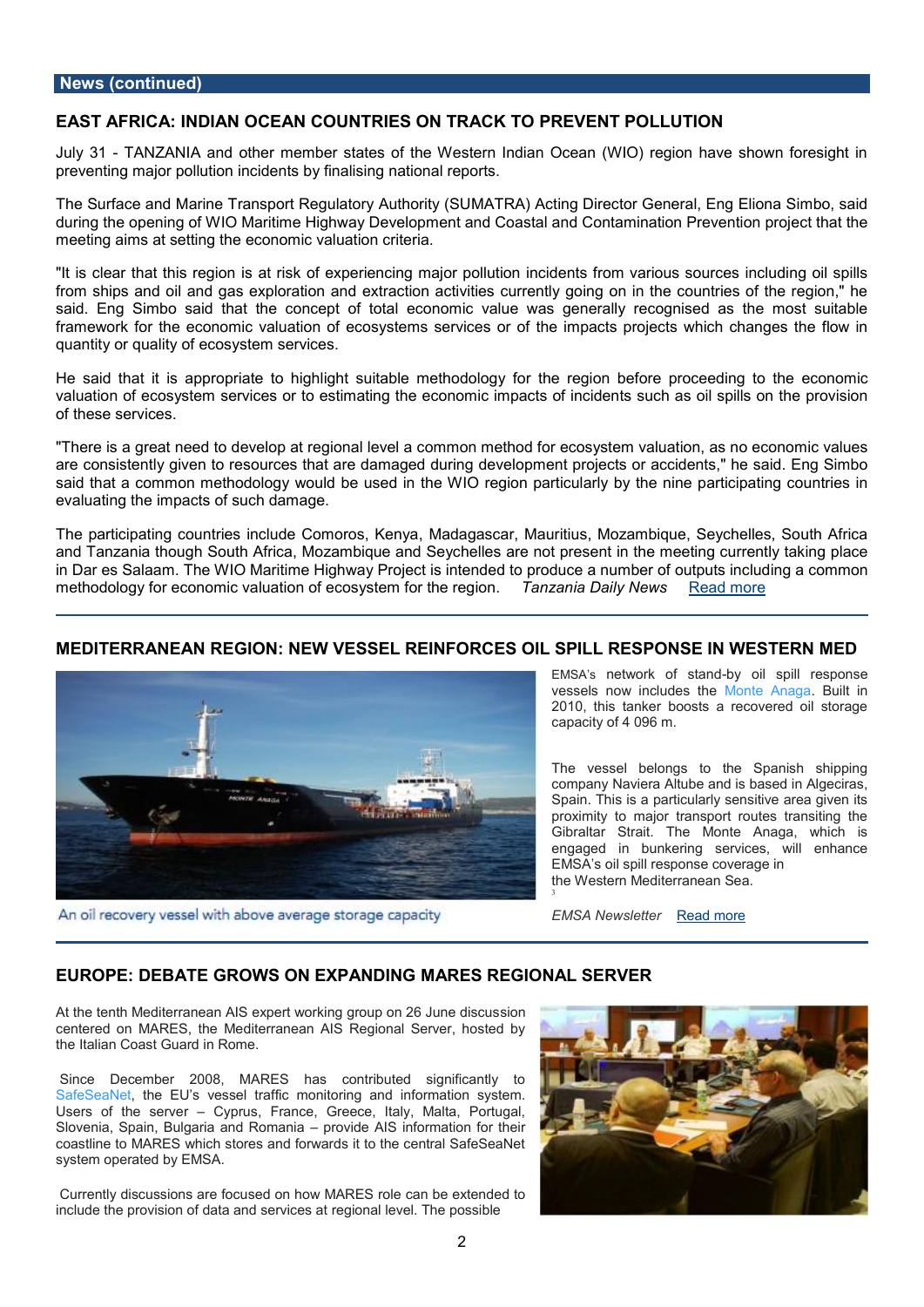# News (continued)

areas covered under this new role are fisheries monitoring and vigilance, ild eigal timemi marine environment. The Italian Coast Guard s General Commandant Vice Admiral F involvement in the project and believes the capabilities of MARES can be further e Guard csommitment to the development of MARES following a clear ro FaMdn&n Ap Nænwds Ipeotiet [Read m](http://emsa.europa.eu/emsa-documents/newsletters/download/1910/1541/23.html)ore

### TIMOR SE2A00**9 IL SPILL JUDSEV AASSTATING AS GUALLE XOUFO**

July 22 prominent US expert in oil spill recovery said in Kupang on Saturday that Ind with the lingering and dakgely fovers of the 2009 Montara oil spill in the Timor Sea.

Dr. Robert Spies, who was the Chief Scientist for the Exxon Valdez Oil Spill Trustee C government after the BP Deepwater Horizon disaster in 2010, said the Timor Ssea ca attempts made by the Indonesian and Australian governments in coordination with platform.

Serious attempts would include substantial money, much of whw incehd schiolual didcogamse of or compa Thai Exploration and OP rod Nuocntiara s primarSypoepserseatod.he's recently studied the impact of the  $M$ Timor sea, especially in Indonesian waters. He said the pollution caused by the Mont Mexco spillakarta Glabead more

### ARCTISHELL SCALES BASK AND RILLING PLANS

Updaten the report in last weeters Newsl

August This week Shell began installing anchors at the site of its plang esdewell hs minution their Arctic drilling plans forward. Despite this latest preparation, the oil igliams has Arctic exploration plans due to delays in the construction of a required emergency s problems with air pollution permits. The company says these setbacks will allow for Beaufort and Chukchi seas to be completed this year.

Regulations require Shell to discontinue drilling apiperationes by hOycothodocearbon the Beau for the Beau for and by September 24 in neighboring Chukchi Sea.han addition the company wowall ow nativ time to hunt the bowhead whales that migrate through the area. A late ice season has operations in early steuply that has now been pushed baTchke tho lahait em Aeu Ejou on Recuatod ven ore

# CANAD B.C. PREMIER WOANT WORL SAFETT SO BMUE SAY PIPEDLONETS COMPARE

July 26 algabased Enbr (Tdg &: ENB) has offered improvements to its Northern Gateway pi "sta-betheart," but British Columbia Premier Christy Clark is looking at a standard much

Clark said that Norway, one of the twe oslotific langues sotile xipso a model for rigorous safety stard have among the highest spill management capacities in the world.

"We're looking to those models and saying, 'They've minimized the riystke twheeyc'are dioguth same,'" Clark said earlier this week.

According to Norway's independent regulatory body, the Petroleum Safety Authority, enforced by oil companies, unions and  $\theta$ he  $\theta$ Reearch moent.

# PERU: MORE THAN 100 SICKENED IN PERU TOXIC MINING SPILL

August More than 100 rural Peruvians have been sickened by the at spill od fuce doat concepp Andean country's biggest mines, authorities as and the Angional health office said 140 per Ancash state regional health office said 140 per treated for the said for the said for the said for the said for the treated for th "irritative symptoms caused by the inhalation of toxins" after unaderphelin me pressuring the est their community.

Most of the injured had joined in efforts to prevent liquid copper slurry from reachin Antamina copper mine to the coast ruptured flast the Rosia dhee C ajlacqaey, osaid the community Hilario MorMacwsda[yRead m](http://www.newsday.com/news/world/more-than-100-sickened-in-peru-toxic-mining-spill-1.3881377)ore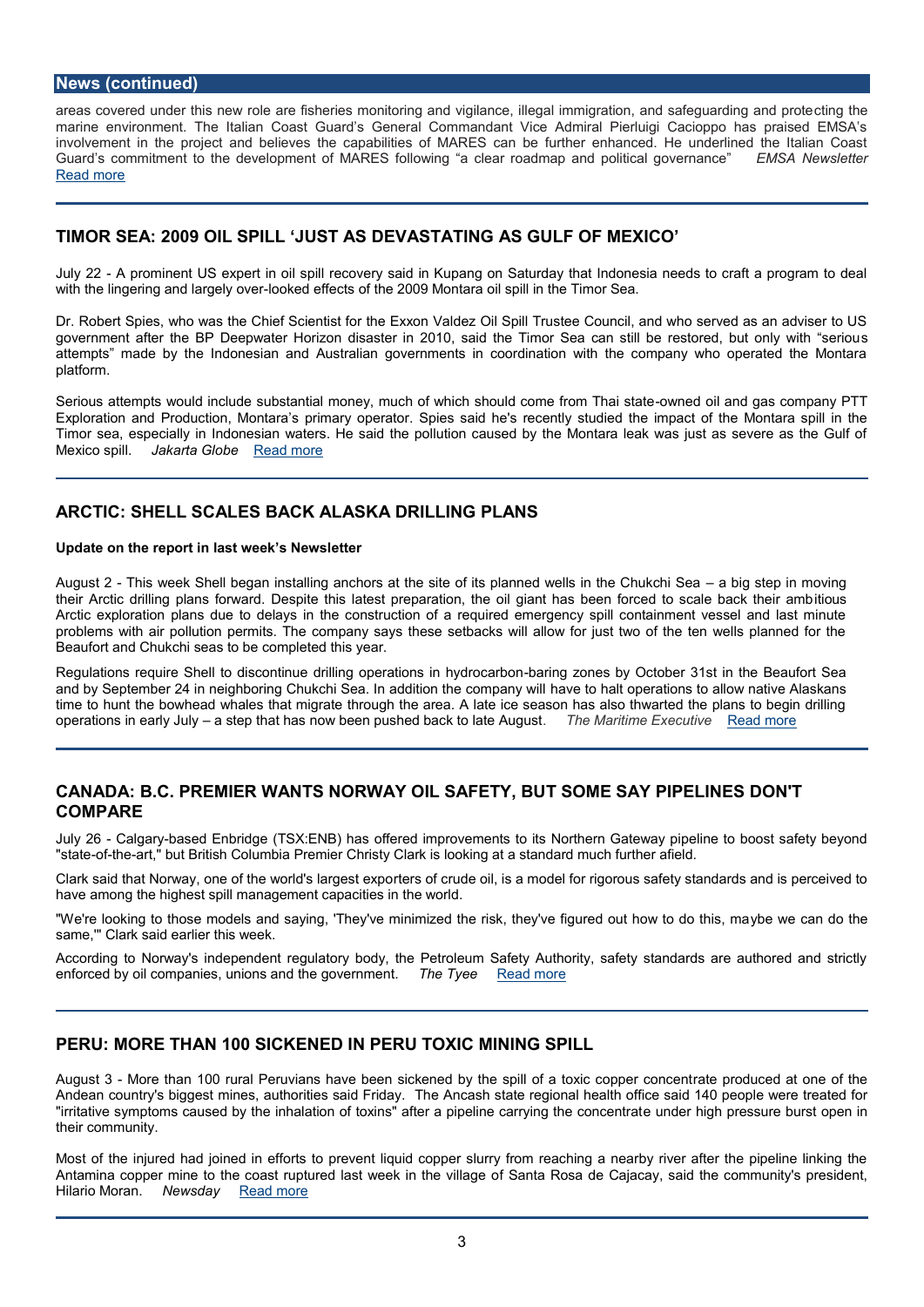# USANITRIC ACID SPULLELS ON EIGHBORHOOD ALT VOLS IN LACONIA

July 26 Firefightels cion weere busy Tuesda trying to secure a local neighborhod electronics company reporteid spaillnitr accordin Theo Boston Globe

The spill happened at ArtsCjuFsatbaifdet 5 a. when a tank heating the acid became caused 275 gallons to spill inside the b was inside at the time, but several evacuated as a precaution.

According to the Fire Chief the tank "I valve on it that relieved some of the pr fumes tripped the fire alarm."

Due to the strong fumes firefighters w house to warn residents. The concern w could react with the wood structure and couldaffeet the air in the neighbo Examiner.c@mad more [Thanks to Don Johnson of ISCO Industry Partner, DG & Hazmat

# USASE CODIN OF MAJOR FUELLINNEI FEROM CHIOAGGROE EN BAY SHUTADFOORWINN LEAK

July 4 $\overline{\theta}$  section of a major fuel pipeline between Chicago and Green Bay has been shut

[Buckeye Pa](http://www.buckeye.com/)rstanyes sit closendilæ ts tection of the West Shore pipeline when its equipment in about 10 miles northwest WoBANTIMwapuoketee,d.

The leak was reportedly detected in just behave an ime on come ad more [Thanks to Don Johnson Industry Partner, DG & Hazmat Group]

# BANGLADESHNKEN TANKER NSOP OLILLIN MEGHNA

July 20 fficials were alarmed on Friday as a sunken tanker continued ton ap Olill on the Maghena river. The Ma (JOCL) tanker, MT Meherjan, carrying 700,000 litres of pievernolafatnend alieoellishiand swuith kainca Fazlul H3ad Wednesday night at Mehend Fignaam jc Uppla Exipa<u>n Peosos den</u> ore [Thanks to Don Johnson Industry Partner, DG & Hazmat Group]

### UK: WORLD WARTHISTORNINE OF NE BAARDTS

The mine was first discovered in the North Sea back in

August A2n operation to remove an unexploded World War II mine at a pipeline in the North Sea is under way.

The mine was discovered in 1993, at the Far North Liquids and Associated Gas System (Flags) pipeline, about 62 miles off Aberdeen.

Shelaisd an operation was under way, after risk assessments and approval.

Shell said: "Our priority is working to ensure a safe outcome, and we will provide more information once we have completed the **cBDBeCaNiewRs** ad more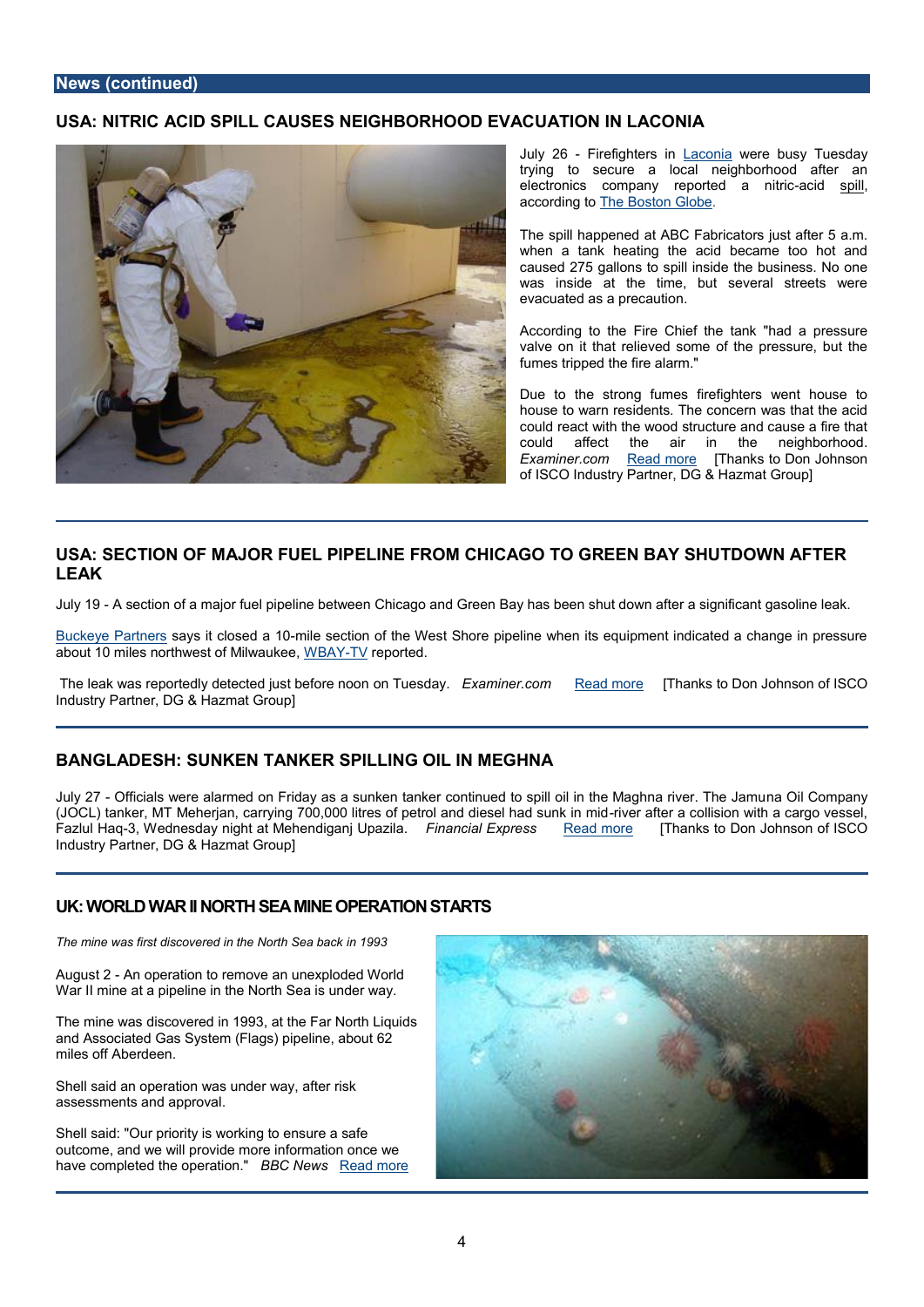USA& CANA: DLAAKE HUR GSNUCCESS AT MIDNIGHT

Follow up to the report in ISCO -NPehwost be treecre BMantd Jeff Taylor of ISCO Corporate Member Pollwin ContCoolrp.

Salvage master John Wellington surveying the dredge Arthur J, refloated on Lake Huron July 29.

The salvage operation to recover the dredge barge Arthur J has been successfully co Pollution Coontrol bas Cremained on site providing pollution response <u>Miancie ethPoldat goe</u>ns Cankt

# INDIA: OIL SPILLERING OUT MANGROVES

August 12 s not just the Auigus ptil 20 but to also recurring spills that have resulted in the dea of mangroves. A report, Study on the impact of oil spill on the mangroves of Mumbai Natural History Society e(B NHBS) the presence of oil in the soil is preventing mangrove report was submitted to the Ministry of Environment and Forests in June.

According to the report, five of the eight locations seiweerediy sapillelcined loodwein Godia btah, e Smeaws i Uran and Vashi (see box).

The seedling survival and growth results obtained within (all) these sites depict that was a critical stage in the lrioferecyspleecidefs mwaansg affected by oil spills & However, repetiti have caused incidental mortality in seedlings, read the report.

The report also states: Repetitive oil spills directly hamper the adræncqueritmineen tenoffirsee endanger the mangrover of the mangroup of the endanger of the entire mangroup of the entire mangroup of the entire mangroup o population on affectediadastan Timesd more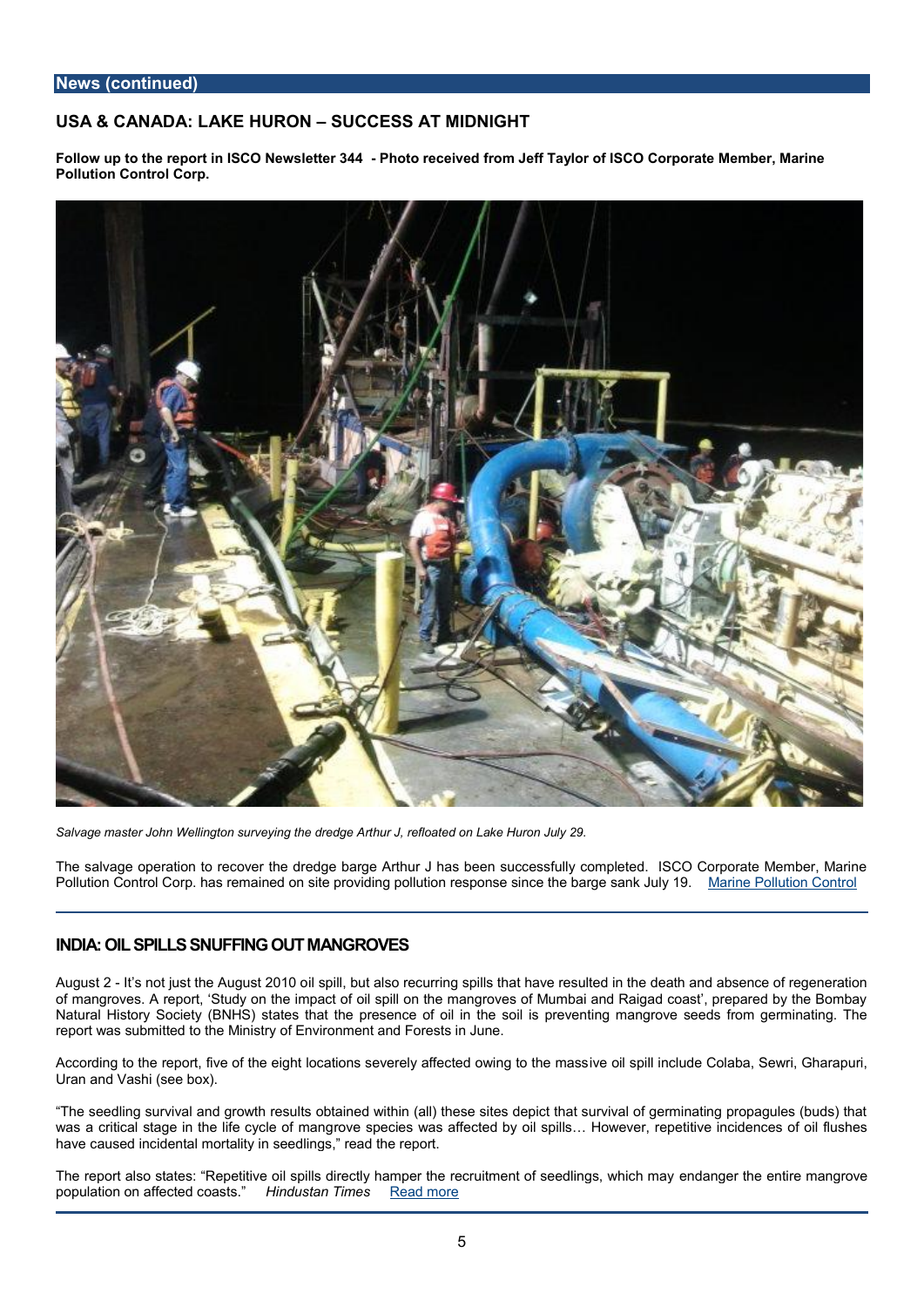### USA: ENBRIDGE IOLLCSLEANUP CONTINUE

Enbridge crews work aroun excavated area Monday contained inch a section of pipe that leaked about  $50,400$  ga light crude oil into the suri fields Friday. / Courtesy Wi Department of Natural Resou

August Enbridge employee and contractors conti working to clean up an c and repairing a pipe Wednesday about 10 m southeast of the city of A

At about 3:30 p.m. Frida pipeline, which runs Superior to Griffiblegalmd to leak, spraving oil into Before it was stopped, the leaked about  $1,200$  barrel  $50,400$  gallons, of oil in surrounding New Che pasture land field, and homes were temporal evacuated. Officials hav

they dokn'ow what effect, if any, the spill will have on groundwater.

The repair of-into p4 ape was about 50 percent complete as of Wednesday morning, sai affairs adviser. The company also submitted liseptanther U.G.S. a Pitpedinte and Hazardous Administration.

On Tuesday, the federal agency issued a statement that it was blocking Enbridge from submitted the required plan. Federial calficial se wear apany, stating Enbridge would need should be allowed to continue to operate CheentWastcWonssion psimphebentulem ore

### USA: STUDOM L SPILL DIS PIS RAGAANN HAVE HUFR FO GOUDL CHAIN

August-Al study on possible effects of the 2010 BP saomilts sporially inhelivoea the isledd sspokanae k bofn the ocean s tiniest plants and and deditsurupted the food chain in the Gulf of Mexico, one of groundSscientists who read the study said it points **fowhærdspmildjo@rfetuanel eedfetstsfin**dings so

For the study, Alabama researchers pumped wategralflrom md Muombsi, et hBeany and tobe of 30 il, dispers proportions found during the oil spill to simulate the estipfiel is a the estasyon microscopic wa

Over more than 12 weeks in 2010, BP s well spewed nearly 200 million gallons of oil more than 1.8 million gallons motordeistpheams  $\vec{a}$ n 710s,000 gallons of it at theanoiflosostoou bore adknutph the oil into tiny droplets. Earlier research hadn t found significant problems for the er never before been used a mile underwater or in such large amounts.

The researchers fouthidnt days, withe numb dein ke opfhy than pulankton and lain kato ensthat use hairlike move increased under an oil slick. But they dropped significantly in the drums with dis of bacteria incrTehaesesdudy was published Tuesday in PLoSreQiNe.Ew, eolnjoe ucrfnahse inne ehre onli Library of Sciemscuerance Jou[Read m](http://www.insurancejournal.com/news/southcentral/2012/08/01/257998.htm)ore

# INDIAEXXON VALDEZ EADLEOW TRY INTO SHN BBARE A KING YARD

July 3A twjoudge team headed by Altamas Kabir said the Oriental Nicety, formerly know yard in Alang, on India s western coast, folleowGiunjgaraatMPaoyllduet coisnioCnonbyrath Board that den The judges said the ship s owner or its agent will be responsible for dispBolsoiong bæng t [Read m](http://www.bloomberg.com/news/2012-07-30/exxon-valdez-allowed-entry-into-india-shipbreaking-yard.html)ore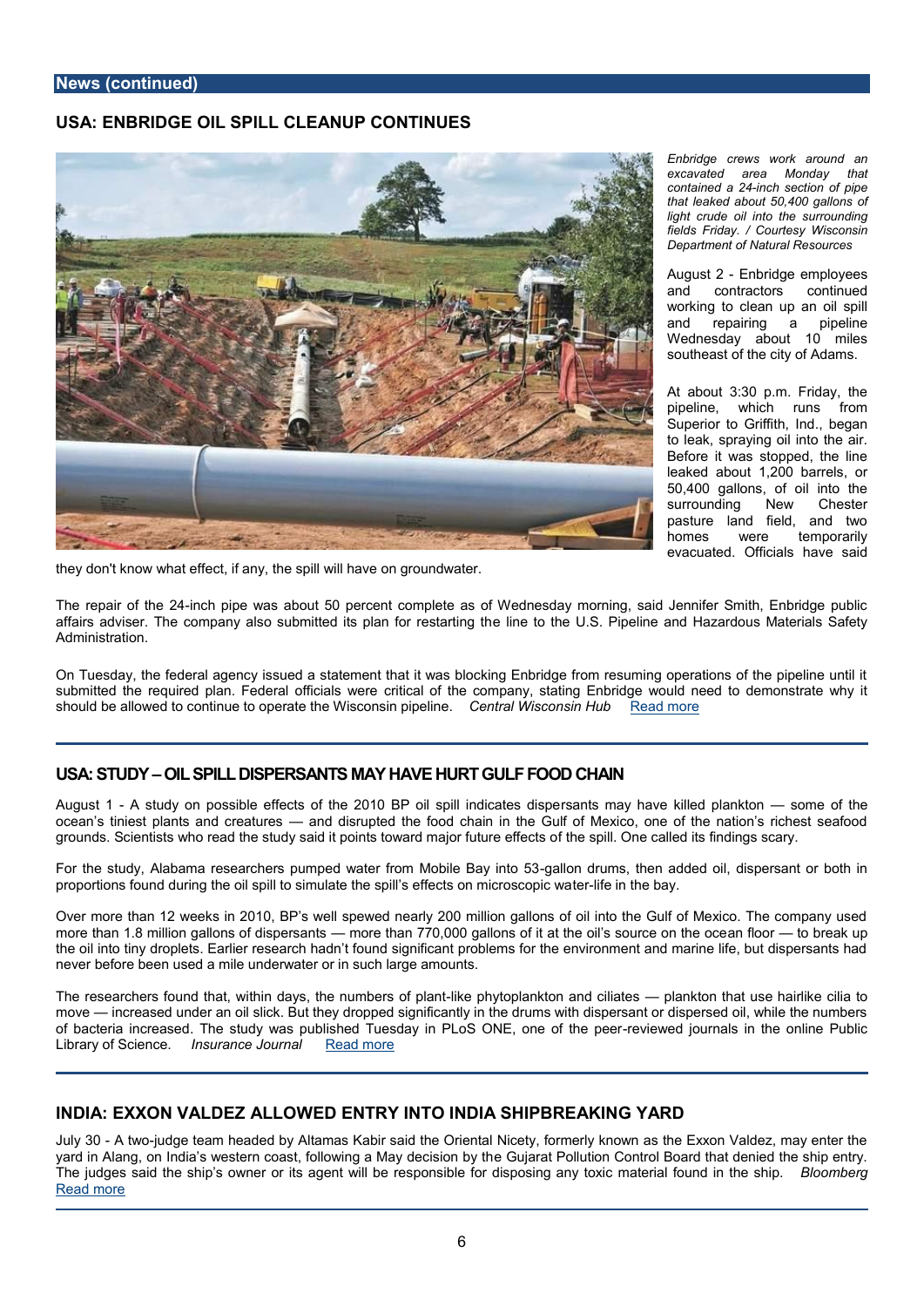# STAFF CHANGES ATTIMMEN RIEW ZEALAND

In the picture: Paul Buisson, Senior Environmental Analyst

As some of you may know, Marine Pollution RSP) e Mapanasgee a Steamwolce ew (MBP left MNZ in May, after around 18 months in the role. The team at I Security and Incident Response Group Manager Renny van der Veld

Many of you will know Renny through the work  $\mathbb Z$  es d Mosensitimm ocoloned dread Response Team (the MIRT).

Renny played a key role within the Manuar behold an and the has been wo closely with the team at MPRS over hteh  $\mathfrak s$  padt Chines and hmore

### NEW TECHNICAL NTOR AM ANN AGER AT IOLL RSEPS PONSE LTD

Sharon Burton, who was Technical Advisor at the Oil Spill Resp[onse Ltd. office in](http://m3.licdn.com/media/p/3/000/07c/1a1/3b303b8.jpg) Aber been promoted to the position administration  $\mathbf{r}$  and  $\mathbf{r}$  and  $\mathbf{r}$ 

As apill response specialesstpohelehdaso spills in the UK, USA and Africa, participated in exercises and drills for a wide variety of clients, completed a secondment to MPRS at Zealand and have arrang ded aimd exon ad utoraining programmes.

She has livered and developed a wide range of courses on a range of oil spill related levels from operator to senior manager. I have written OPITO approved competency s external courses, a On Rel Ta Congressor and assession and the entrancipal Trainer, she was responsible for the management and mentorRegadfmbeeTraining Team

### ITOPF APPOINTS LONING N OFFICER

ITOPF has appointed Rose Ying as China Liaison Officer to promote I working relations in China.

Rose is based in Shanghadie aind oheers rextending and strengthening IT contacts within government and industry, and organising meetings, related to ITOPF s work.

Rose has eight years experience of liaising and gpromoto plangiethed nw 6 hkinoa employed at the commercial departments of the British, Australian Shanghai. Her previous position was proje**Btimaina Buesiness he cumicia** 

ITOPF News & EReats more

#### ISCO News

### INTERNATIONAL RESPONSCEE RESOURORY

Are you a respons retocronoment manufacturer or spill response expert?

If you would like to tobespekeed to up this IMHONGS PTReC chnGical pinitiative please advise ISCO the [john.mcmurtrie@spi](mailto:john.mcmurtrie@spillcontrol.org)llcontrol.org

ISCO is supporting this project introduced by the delegation of the US an and enhabe frost miced monitor progress and help ensure that the internathious ad nspinipunte spoton sheiscommunimourniathy thew that is intended to improve resource availability during major spill or HNS events.

For more informaticonthelolon CrO website and go Wohnehtes New Oopage.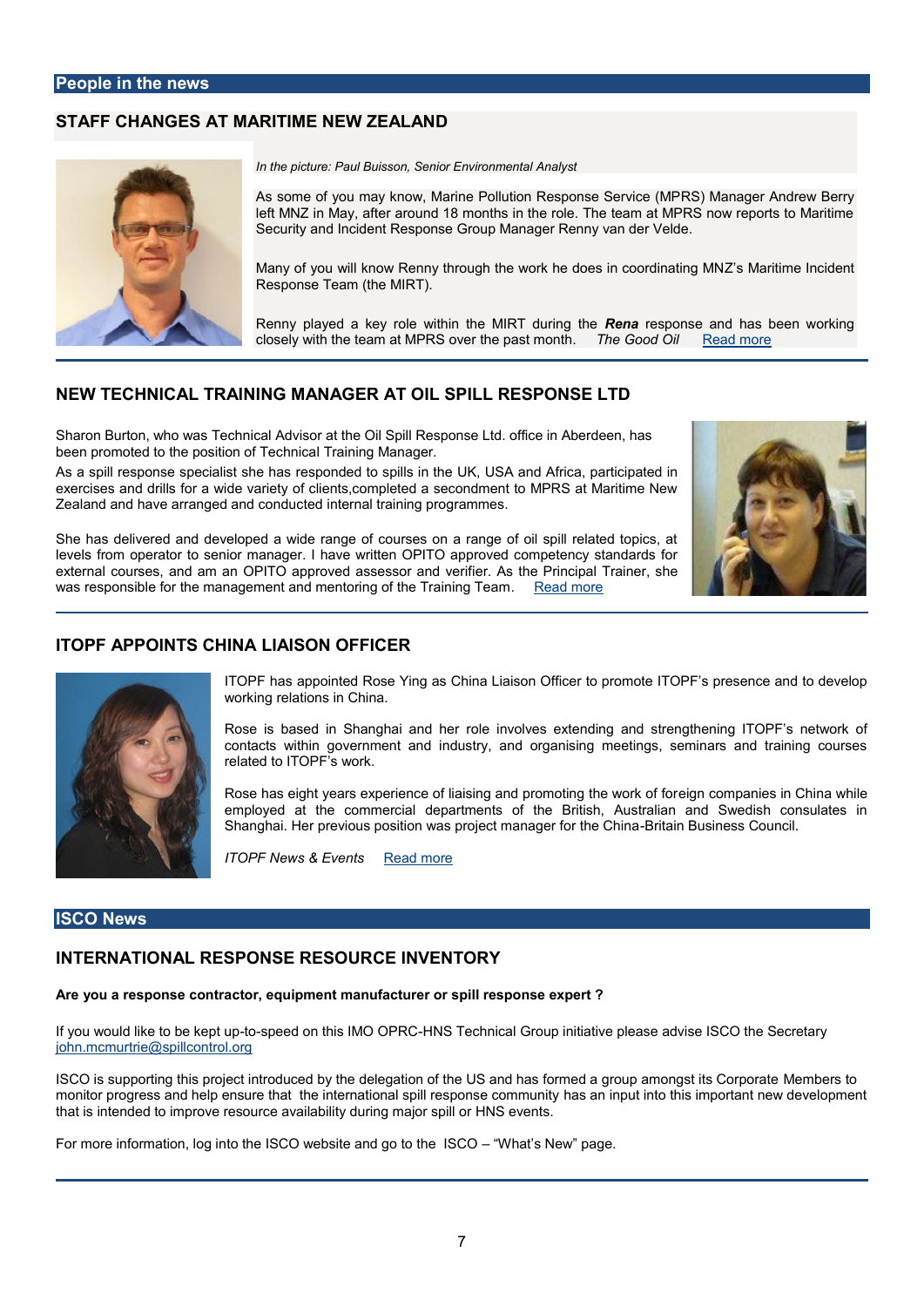#### **Contributed article**

# **2012 ANNUAL ONSHORE OIL SPILL RESPONSE EXERCISE ON LIAOHE OILFIELD**

### **An article contributed by Helen Li of ISCO Corporate Member, Hong Kong Spill Response Technology Co. Ltd.**



The content of the drill include offshore response, protection of beach and oil recovery.

After receiving the signal for starting of the exercise, the emergency center of CNPC dispatched a rapid response team of workers with equipment to the accident site. According to judgement and analysis for this accident, responders quickly initiated an emergency response plan. Two emergency response towing vessels received the command at the earliest time and began to deploy the solid floatation oil booms and the inflatable oil booms to contain an oil spill at sea .

At the same time, more than 40 staff deployed beach sealing boom around accident site to protect the shoreline. The area is a type of mud beach with some sand and stones. This made it difficult for personnel to walk and move the equipment.



China Oil Offshore Emergency Rescue Response Center, Liaohe Oilfield of CNPC held the oil spill response exercise for improving the ability and efficiency of dealing with accidents.

Hong Kong Spill Response Technology Limited and the foreign expert (the manufacturer of amphibian vehicle) inspected and observed this exercise.

In the Imaginary accident a valve on an oil pipeline has been broken at 2:30 pm. More than 10 tons oil spilled into the sea and spread to the south-east of Liaohe oil -field by tide and polluted the beach.





They wore full protective clothing and boots, and it proved to be a good exercise for moving and installing equipment on this beach.

In additional, two amphibian vehicles with skimmer systems demonstrated a new way to deal with the work. The responders were able to operate the equipment to recover oil from both water and land.

The exercise continued for a couple of hours and the conclusion was that the mission has been finished successfully.

During the drill, response personnel were tested and trained in severe conditions and in a difficult area. The team's professional knowledge, experience and approach to the work were found to fully meet the required basic abilities for responders.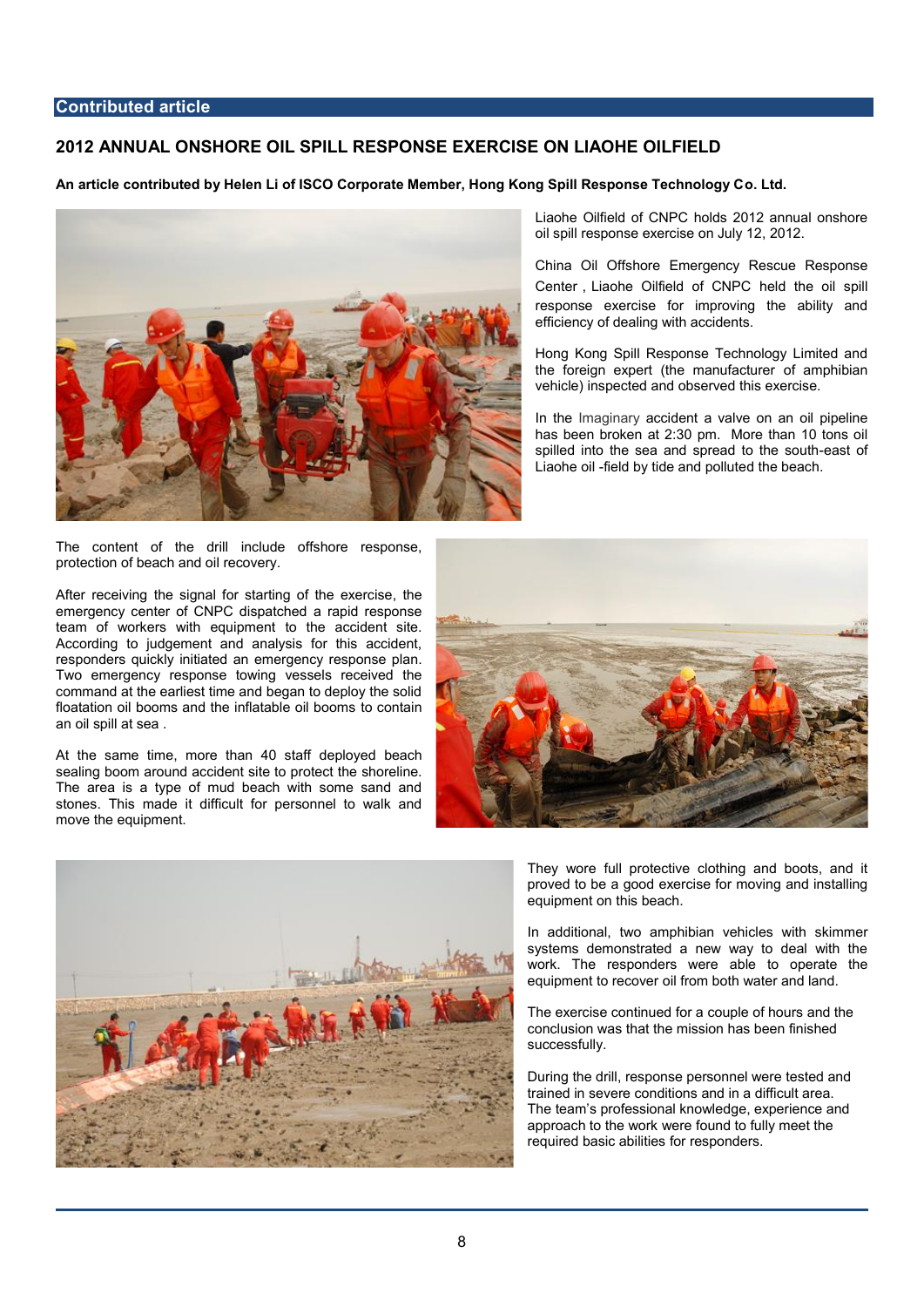In this issue of the ISCO Newshethogr No. a he spermies of articles contributed Douglas Cormack.

Dr Douglas Cormack is an Honorary Member of ISCO. As the former Government s Marine Pollution Control Unit and head of the UK s first Spring Laboratory, Douglas is a well knowing amed inightey speish e esponse contract the spill response contract response to the spill response of the spill response of the spill response of the spill response of the spill is the Chairman and a foundelnt metermable or noafl the peill Accreditation Association

### CHAPTER **& & OWLEDGE ECOTHANICAL RECOVERY**

Having investigated the testrancshies was valid the Renvac vacuum loader as reviewed in investigate the relationship between airflow and partial vacuum pressure with the resul

| Renvac Conomecti Vacuum mm Hg Airflow <sup>1</sup> l s |    |     |
|--------------------------------------------------------|----|-----|
| To air                                                 | 50 | 354 |
| To open hopper                                         | 88 | 312 |
| To closed hoappolethence 250                           |    | 263 |
| to air by a 30m x 100mm hose                           |    |     |
| To closed happletrhence 375                            |    | 177 |
| to oil by a 30m x 100mm hose                           |    |     |
| To closed hopper and then&&                            |    | 264 |
| to air by a 15m x 100mm hose                           |    |     |
| To closed hopper and the <b>B</b> 25                   |    | 201 |
| to oil by a 15m x 100mm hose                           |    |     |
| To closed hopper and the the <b>c</b>                  |    | 297 |
| to air by two 15m x 100mm hoses                        |    |     |
| To closed hopper and the \$ \$                         |    | 189 |
| to oil by two 15m x 100mm hoses                        |    |     |

Thus, we see that that the controlling parameter is linear velocity off the releasring ohtd diameter to decrease friction losses are consequendlly nigmpint bule annsdit mat those approach addition, it was found that air ingress was insufficient with a 25 on; mb pipten; at hte htis a pll  $a$  2 me o way across the mouth-ionflettheion betignified antly blocked the entry to pollutant. However, the arrange for the horizontal transfer hose-stecctfiloomaal waithelaopitahtesianalihoy saisboove the pollutant lay have an upweat dcal 25mm pipe to provide auxiliary air should the hose entry become to for a downweart dical 25mm pipe to provuaitdeer lfurb micbasent e athfthloe altaiynegr poollutant.

The next step was to design what wars sepfolestive elwe ar wative mer for the end of the horizontal floating hos dec-knounted Renvac vacuum loader, now perhaps better described a-samark samine on was ye basically a fluted metal inlet to a 15m floating vacuum hose with 25mm air and water upper and lower surfacebsuialnt dpowsithivien buoyancy sufficient to maintainabibhuet phalfwatayn tulp int horizontally fluted opening. Thuisllowhing the investmentics of this lown in eithiang mass and somewhat reduced by its attachment to the floating vacuum hose, dhe afd et dn gighs ei hfe its mass pumping system, thus making it as free as possible from all movement restrainin dechnounted puping system.. Having, thus designed this skimming otmabnate it sy stile muhet V prototype boom system of articles 74 and 76)..

This system had had its origin in an early sea trial of the separate tension line boo intention had been to to RNV on  $\delta$  eass pound in the other by a hired fishing boat. However with the operate in the prevailing weather, I asked Erling to cut down his boom to a length Seasprinfoprsward crane positioned horizto ant anglicy satro of the right fone. centrities was the means by boom length was deployed in <sup>3</sup>h<sup>-1</sup> root oevmenulins go 9m with oau rotteedk 10mm Spate pump at tObet Ekbriis the meantime, in order to encourage locaploisheudanhtid  $\mathbf{F} \cdot \mathbf{F}$  being that independent in the innermost of the innermostic metallical configurated the sinner of the inner most of the inner most of the inner most o element of the larger U of hbsy toownende obtoinogn, the heads and feet osfprtow and of hiast tens staw in th bridles. In addition, I had noticed that b fw phoen diarmamin and mean in one unand llien ditional position be motion, moomtiguous with the vertical curtain itself. This, in turn, suggested to me that under the curtain at the tangenctial hepoloin to annodronmadition of the trap but was escaping fror centre of the trap by this forward motion. Again, in support of this hypothesis, we d indicative pollutant lost in the when alow any geneed was increased to  $\sim$  3 knots, this bene being named Captain Blomberg s Circus.

1 ThReational Trinity: Imagination, BelDeCanndaKckowBlreidhe Pen 201M availah boles ant line.co.uk 2 Response to Oil and Chemical, Marchoen Paxd kut Appplied Science Publishers, 1983. 3 Response to Marine GiRePvoielw taond AsseBsomgelrats Cormack, Kluwer Academic Bc9 Publishe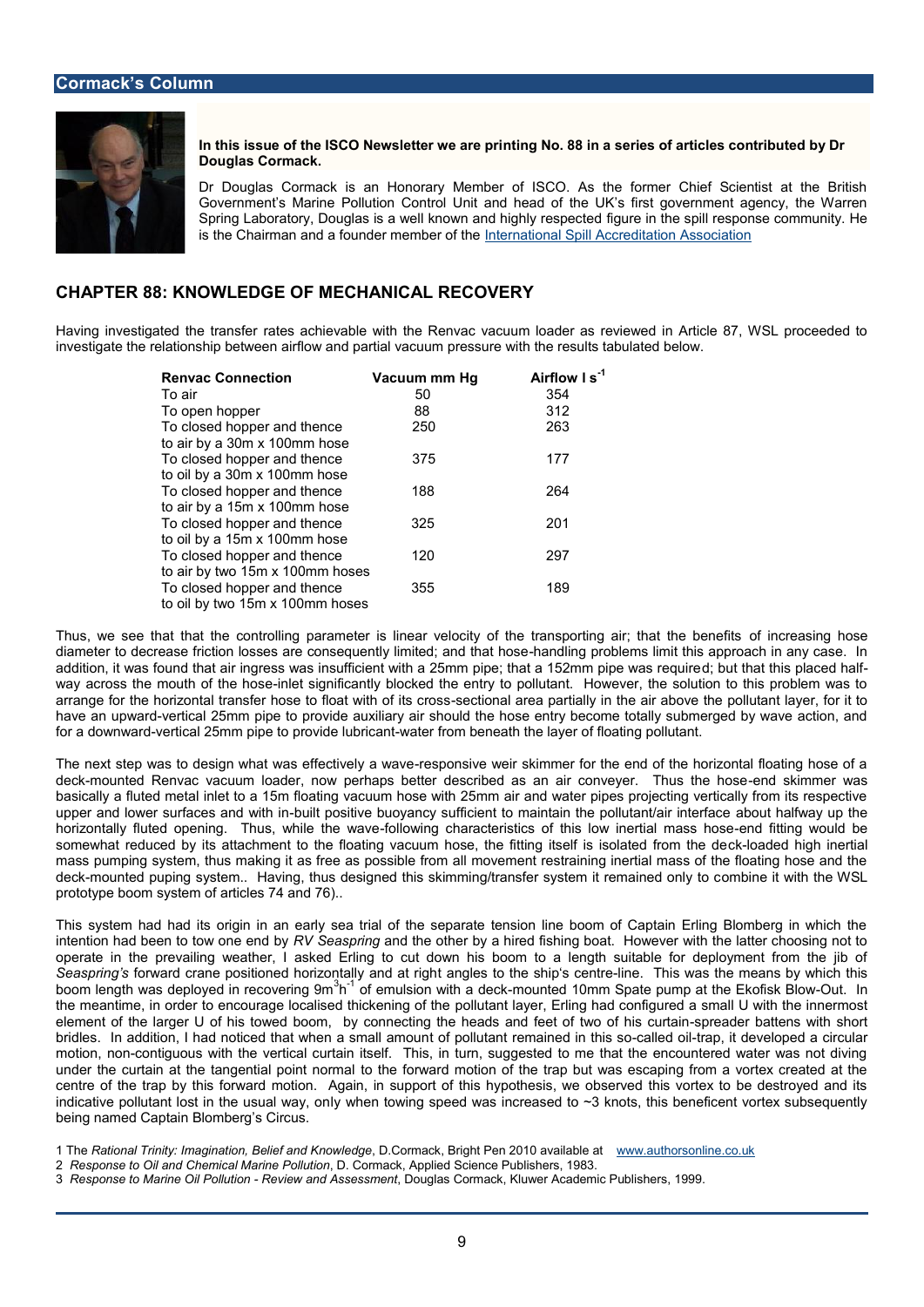# CONCAWE REPORTE EEAUNR DOWNST FOLEM MINDUSTRY SPALFERT OF RIANCE

Statistical summapproved incidents 1

In this eighteenth annual report on European dopwennsformemanam coell 2n0chlu1stoetyaptsi**es sie**ctnsteach on wo related personal injumidustoy shown employees and contractors. Data were Membioned Companies representing approximately 96% of aplacity uropeads refininthe last eighteen highlighted and the odaptaaread eto similar statistics from related industries bird hyeare porteal for Process Safety Performance Indicantemsberrosta CONCOMONAGWA Exact the report

AUSTRALIA: CROIERG DISTRIBUTES NEW OIL SPILL BOOKLET TO MEN

CROIERG has had an informative booklet Athitl@ bl "& NATO MY in the dand distributed to the r

This booklet is wate be account of an actual oil spill in Scotland and describes just how involve Volery good learning and spill awareness material

CROIERGGas given permission stompautberiisanth helpy international Oils aStpiold Organi CIERG News [Read m](http://www.croierg.com.au/front-page)ore

[Note from editor] The booklet was compiled fsrotthaa appeta seediens roefcentticises ues of the I Readers interested in obtaining a copy of the booklet should cone and contact **SCO** bring promotion at or ISCO Secircent arm cmurtrie@spillcontrol.org

# US EPA: TECHDIRECT AUGUST 2012

TechDirect's purpose is to identify new technical, policy and guidance resources relation contaminated sediments and ground watered. this issue of TechDirect

#### Events

#### ISAA MEETING HANGE OF DATE

Please note that the ISAA Steering Group Willesentiersgalaw<sup>i</sup>ll **28 the steed on Wednesday 29 th** Tues<sup>th</sup>dAug20 ast as previously advised. The meeting is at the NIEA Lisburn office at the usual time of 10.

The Notice of Meeting and Agenda have been senitf oyuotu thaavel solake hood idveerds this the leas Administrator mcmurtrie@spillcontrol.org

# AUSTRALIA: BULK TANKER EMERGENCY EVENT

The Australian National Bulk Tanker Association is again conducting theolern Bualk theal Melbourne Park Function Centre on Thursd blog Sleapstte thw beein 6, m 2001 the shave seen unprecedent placed on Australian emergency services, with floods and cyclones in Australia and de Japan. The ability to respond and to work with a multitude of agencies and different in

This is the third annual Bulk Tanker Emergency Response Day under the banner of s Jointly hosted by the National Bulk Tanker Association (NBTA) and the Australasian Council (AFAC) the day focuses on how to better manage emergency resp**Reses wethhartedlents.** [Register O](http://www.nbta.com.au/er2012/)nolrinto view and download the pBrogram and the telimoder gency Response Event

### UK: OFFSHORE EURQPE FOR PAPERS

The Society of Petrodeum Endgellighted to invite you to submit your paper proposals for t at the SPE Offshore Europe Conference and Exhibition 320163th TSheepeewenthe w 2101ta kæt plhæce\ Aberdee*nMore* info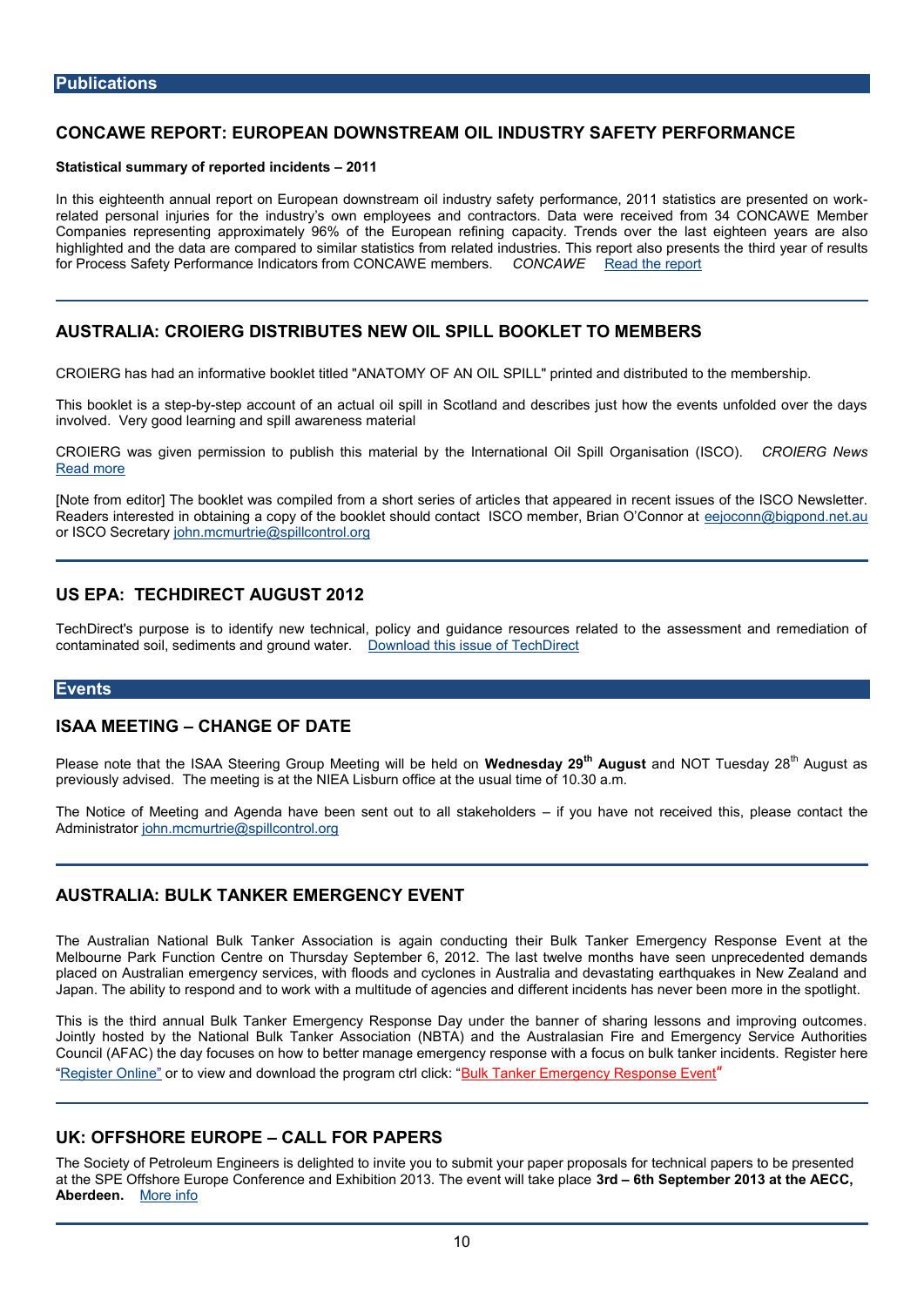#### Events (continued)

# IOPC 2012 MEETING DATES

The next meetings of the IOPC Funds' governing bodies will take of all action duw in laith columber of following sessions:

1992 Fund AsseSmebyleynteenth session 1992 Fund Executive Clointen interession Supplementary Fund AEsisgehinh blsyession 1971 Fund Administrative Chatymtchilsession hore info

# UK: CONFIRMED SPEAKERS RATIME SALVAGE & CASUALTY RESPONSE

London-6 5September, - 2008 firm Septeakeinsclude: Maurice Gontreauortss Man Salvale Tr Salv Paegteer Townsde Mice PresidSeent Nomderwriter Hull & SwasbsliGeveorgTes avliCiEsOTsavliris SaKlarusheik Roy HSE Manager / DPM O/LCLSNOG Transport M (GF un popularies OCH HEef Salvage and Mooriuh In Multimery of DefenPcaeuPrisanDirecto.Alpha Briggs MeditAearuanioBiaenridPoresideTn&T BisJsconathan Lloyd Jon Managing Dir $\texttt{\&}$ lctoMaritlionhen Noble MEnNaging Director (ULK o Oifdince) aBrindeget HoPguabnlicishte Nautical In Simione Ric Manaby aging other acamar How Mobise info

# UKMANAGING PROCESSY SHAF ZARDS IN OWHER PUTILITIES RSECTO

Tuesday 25 Sep2t@th2b & cade M & do tal Sciences, London

The power utilities sector has been implementing the guiding principles of process sa focus on practical applications, case studies, successes and less ones pleare as safentain to Chaired Devrick Farthing Eur Info ConEenrg DFI Ed ctor of Safety, Health and **Environment for E.** 

#### UK: SUSTAINABLNE EBSUSSAND EDIE AONEN OOR POER ANTA TER RISK 2012

London, 30 Octob Regiost Pation is now open for Corporate Water Risk 2012, an event or and edie for organisations from all sectorsto-doatoeaguipdraancotec**af almed uis**ksd, ore **spootnus**rei**s**ieasn water management in Mbourseiniensis.

### AUSTRALIA: HAZMAT 2013 CONFERENCECALEL X FHORNERS

The Organising Committee is now acception go abstance ts 20 th miss hapers may address any to themes within the chemical management, dangerous good, hazardous materials or affili given to those papers that address the conference theme.

A list souggested topics is pCcavildfeod Fhapheers, how converted all submissions will be considered.

### Company news

ISCO CORPORATE MEMBER, CIILASGEBINIT NG EGMBRANE

August Ebast Berghhaosletd C I ASgoelnutions has come up wmith maragree ewhich may revolutionise t and oil firms dispose of oil and other hazardous liquid waste.

The makearys the invention, which turns waste into solids, is set to save millions of pollution threats. It was trialled at the Deepwater Horizon spill in the Gulf of Mexico.

Mark Dunk, UK Power Chive it wont arts of the idea detriegal requirement that we have secondary prevenIt goeitting into the girdouendhor Whiqeno this carefullsy assing oidfolitas we hope it is, I rwuils to be p use it more whidheolypeful this isspoaod poopulity inity for us to save money .

The membrane is designed and manufactured by the company, and-thirs disnstithed laptilon consideration of the constant of the constant of the price  $\omega$ current soluction, ate bustallation.